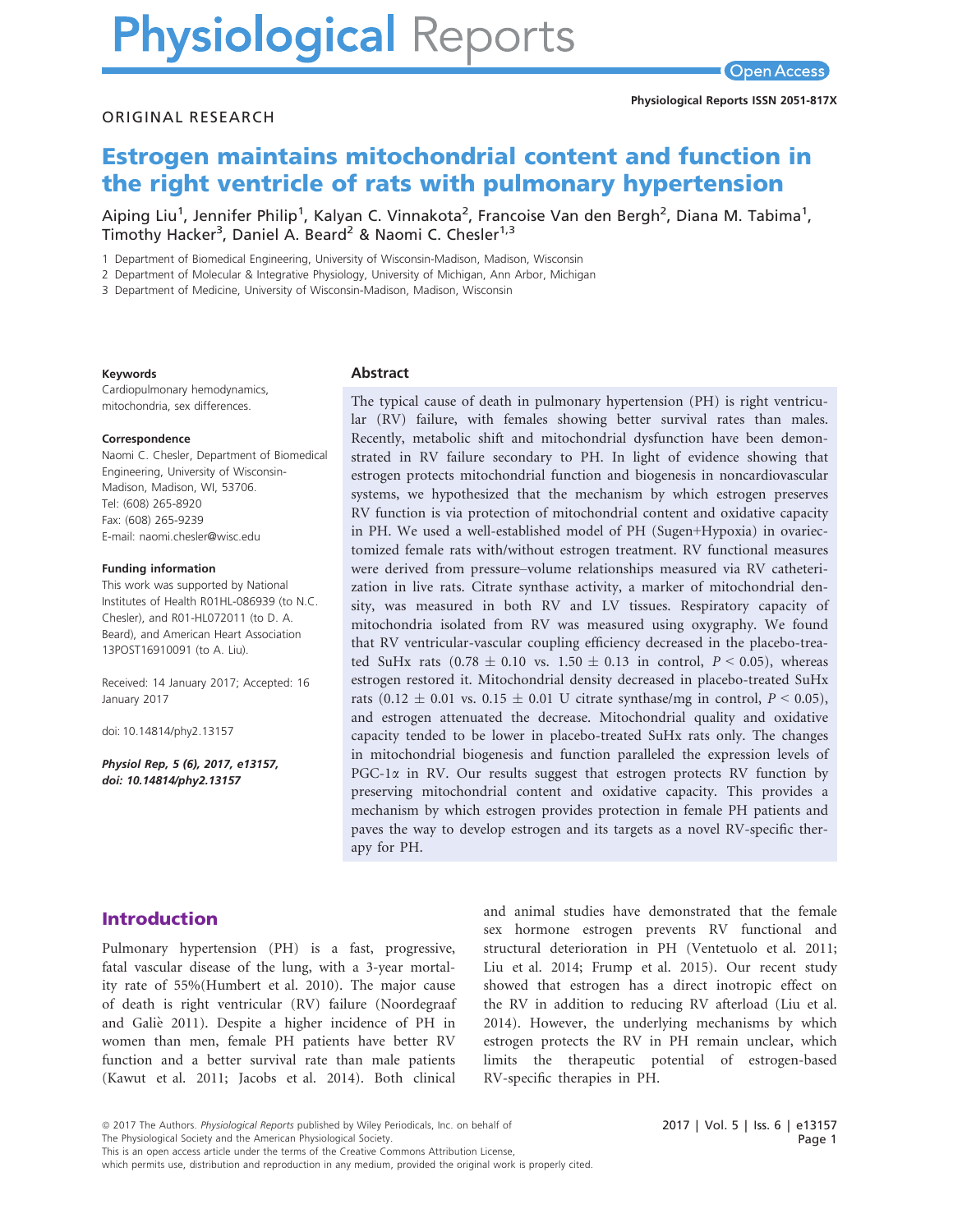To function, the heart needs a continuous supply of chemical energy (or ATP), 95% of which comes from phosphorylation oxidation of the mitochondria (Doenst et al. 2013). Akin to left ventricle failure secondary to systemic hypertension (Sabbah et al. 1992; Sharov et al. 2000), RV failure secondary to PH has been recently characterized by abnormal energy metabolism and mitochondrial dysfunction (Piao et al. 2010b; Gomez-Arroyo et al. 2013). In adaption to increased afterload in PH, the RV exhibits abnormal mitochondrial oxidation by metabolically shifting from glucose oxidation to glycolysis (Oikawa et al. 2005; Lundgrin et al. 2013), which is believed to underlie RV dysfunction because modulation of this metabolic shift improves RV function (Piao et al. 2010a). Dysfunctional RVs in both humans and rats have demonstrated impaired mitochondria structure and respiration (Gomez-Arroyo et al. 2013), consistent with a down-regulation of PGC-1 $\alpha$  and its downstream target genes, which are involved in mitochondrial biogenesis and oxidative capacity (Liang and Ward 2006; Ventura-Clapier et al. 2008).

Estrogen is well known to modulate mitochondrial biogenesis and function in brain and cancer cells (Klinge 2008), but few studies have investigated the effects of estrogen on mitochondria in the cardiovascular system. In rodent hearts with ischemia-reperfusion injury, estrogen-treated animals have higher mitochondrial complex IV expression (Hsieh et al. 2006b), less mitochondrial damage, and greater maintenance of mitochondrial function (Zhai et al. 2000) compared to the nontreated animals. The direct protective effects of estrogen on mitochondrial structure and function have been associated with improved cardiac function in these rodent hearts with ischemia-reperfusion injury (Zhai et al. 2000; Hsieh et al. 2006b). However, it remains unknown whether the protection of RV function by estrogen is linked to its protection of mitochondrial remodeling in PH.

Here, we hypothesized that estrogen preserves RV mitochondrial content and oxidative capacity, which protects the RV from dysfunction in severe PH. We used the sugen/hypoxia (SuHx) model of PH in rats (Abe et al. 2010), which recapitulates angio-obliterative features of human PH. Female rats were ovariectomized and some were supplemented with a physiological level of estrogen. We measured RV pressure-volume loops in vivo via RV catheterization, from which we derived RV function measures. In addition, we measured RV mitochondrial content and respiration of isolated RV mitochondria. We found that RV metabolic remodeling precedes RV systolic dysfunction and that the protective effect of estrogen on RV function is associated with preservation of mitochondrial density and function in PH. This study for the first time links the protection of estrogen on metabolic remodeling to RV functional adaption in PH and underscores the potential of estrogen as a RV-specific therapy.

## **Methods**

#### Animal care and treatment

Female Sprague-Dawley rats, 4–5 weeks old, were ovariectomized (OVX) by a commercial vendor (Harland Laboratory) to eliminate natural fluctuations in estrogen levels. After 1 week, to ensure depletion of endogenous estrogen stores, rats were implanted subcutaneously with either estradiol-17 pellets  $(75 \text{ µg/kg/day}$  (Lahm et al. 2012); Innovation Research of America) or placebo pellets as control for the effects of estrogen. Immediately following the pellet implantation to induce pulmonary hypertension, rats from both estrogen and placebo groups were injected intraperitoneally with the VEGF receptor inhibitor SU5416 at 20 mg/kg and exposed to normobaric hypoxia (10%  $O_2$ ) for 4 weeks (SuHx), followed by 10 weeks of normoxia. Control rats from both estrogen and placebo groups received no SU5416 and were kept in room air conditions for 14 weeks. All rats were housed at room temperature with a 12-hour dark/ light cycle and fed a copper-supplemented soy-free rodent diet (TD.130197, Harland) with free access to water. Of these animals, one group of rats (SuHx and control, estrogen and placebo-treated,  $n = 10-11$  each) was used for echocardiography and RV pressure and volume measurements; terminal experiments were performed at the University of Wisconsin-Madison. A second group of rats (SuHx and control, estrogen and placebo-treated;  $n = 6$  each) was used for RV bioenergetic measurements; terminal experiments were performed at the University of Michigan. All procedures were approved by the University of Wisconsin-Madison and University of Michigan Institutional Animal Care and Use Committees.

#### **Hemodynamics**

#### Echocardiography

In the first group of rats, transthoracic echocardiography was performed to examine right ventricle (RV) morphology and function in vivo. As described previously (Markandeya et al. 2016), rats were ventilated with 1% isofluorane 99%  $O_2$  and maintained on a heated platform. RV wall thickness was obtained from M- mode images using the leading edge-to-leading edge convention (Visual Sonics Vevo 770 ultrasonography with a 17-MHz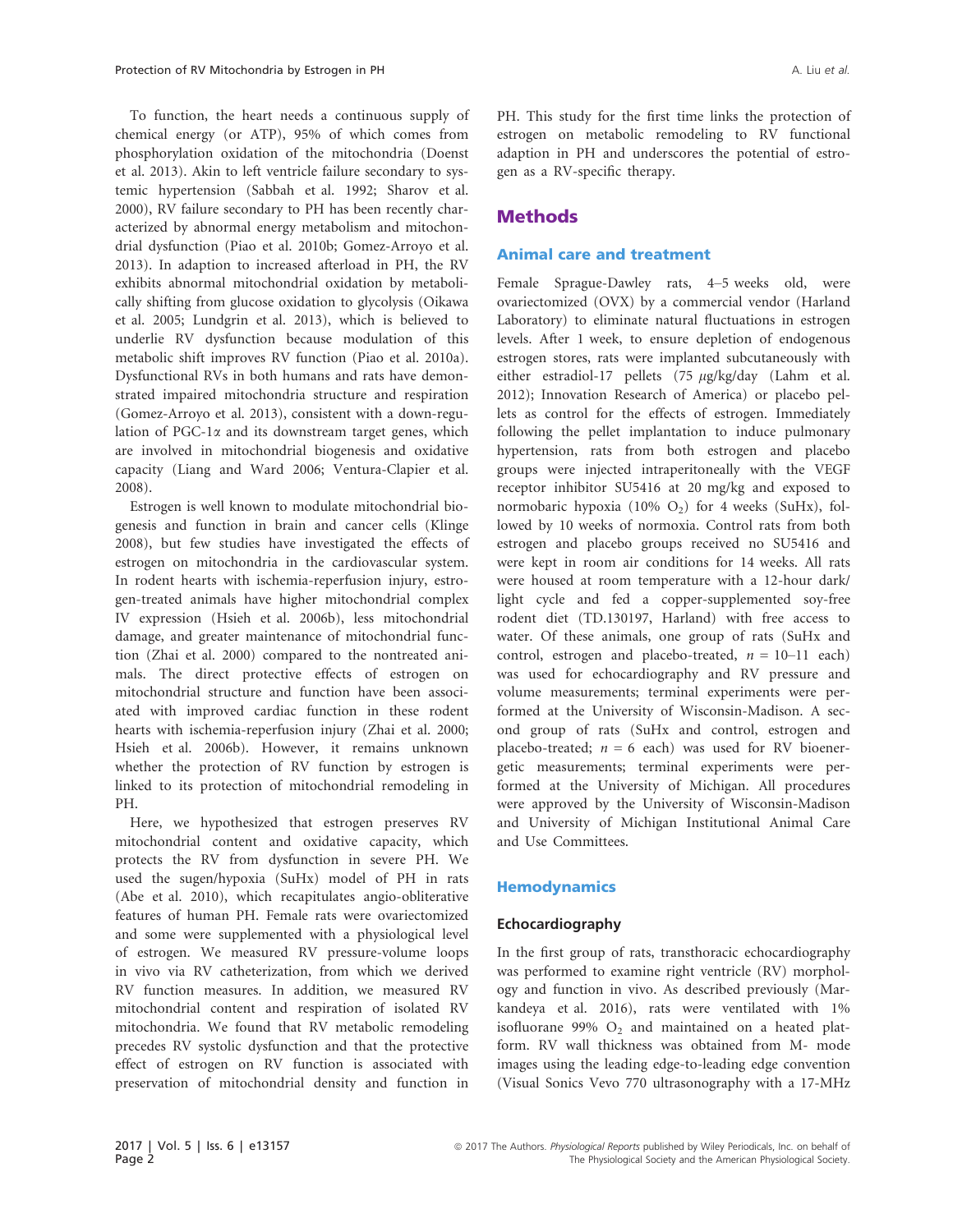transducer). Pulmonary flow was measured at the level of the pulmonary valve using Doppler imaging. The isovolumic relaxation time and PA ejection time, the reference parameters for RV diastolic and systolic function, respectively, were derived from the pulmonary flow images as described (Lindqvist et al. 2005). All parameters were measured over at least three consecutive cardiac cycles and averaged. Stroke volume (SV) was calculated as VTI  $\times \pi D^2/4$ , where VTI is the time integral of flow velocity, and D is the PA diameter at the site where the flow was measured, and obtained at diastole in B-mode images. Cardiac output (CO) was calculated as  $SV \times$  heart rate. Rats were allowed to recover before pressure and volume measurements were obtained via right heart catheterization.

#### Right heart catheterization

RV pressure and volume (PV) were measured simultaneously following the procedures described by Liu et al. (2014). Briefly, rats were anesthetized with urethane (2.0 mg/kg), intubated, and ventilated at room air with a tidal volume of 2–2.5 mL and a respiratory rate of 80–100 breaths/min to minimize the impact of open-chest surgery on the heart rate and respiration of the animal (Schreier et al. 2014). The animal was placed supine on a heated pad to keep the body temperature at ~37°C. After a tracheotomy was performed, a 1.9 F variable segment admittance PV catheter was inserted into the RV through the apex to acquire PV loops. Signals were recorded at 1000 Hz. After baseline recordings, a brief vena cava occlusion was performed to alter venous return. Systemic pressure was monitored at the aortic arch via the right carotid artery.

RV function was quantified using well-established parameters derived from baseline RV PV loops, including RV end-systolic pressure (Pes), SV, CO, ejection fraction, RV maximal and minimal derivative of pressure ( $dP/dt_{max}$  and  $dP/dt_{min}$ ), and chamber compliance (SV/RV PP). To account for hypertension and estrogendependent weight changes, cardiac index (CI) was calculated as CO normalized by body weight (BW). Load-independent indices of systolic function such as end-systolic elastance (Ees) were derived from PV loops with vena cava occlusion. To assess RV afterload and ventricular-vascular coupling efficiency, effective arterial elastance  $(E_a)$ , and  $E_{es}/E_a$  were calculated (Kelly et al. 1992; Santamore and Dell'Italia 1998). Cardiac energetics were assessed via pressure-volume area (PVA; an estimation of myocardial oxygen consumption), external work, and ventricular mechanical efficiency derived from the baseline RV PV relations as previously established (Nozawa et al. 1988).

## **Bioenergetics**

#### Tissue preparation

After induction of anesthsia with intraperitoneal injection of ketamine (90 mg/kg) and dexmedetomidine (0.5 mg/ kg) followed by 0.5 mL heparin (1000 USP units/mL), the heart was cannulated in situ to perfuse the heart with ice-cold cardioplegia solution (5 mmol/L KCl, 100 mmol/ L NaCl, 10 mmol/L Dextrose, 25 mmol/L MOPS, 1 mmol/L EGTA, pH 7.2) for 5 min in order to remove residual blood. The RV and LV free walls, were then quickly dissected, blotted, and weighed. Tissue samples were used for mitochondrial isolation (~150 mg) and mitochondrial content determination through citrate synthase activity assay  $(\sim10 \text{ mg})$ .

#### Mitochondrial isolation

Because myocytes consists of 75% of heart volume (Vliegen et al. 1991), the majority of mitochondria isolated from heart tissues were from myocytes. The tissue samples for mitochondrial isolation were minced and homogenized in ice-cold isolation buffer (200 mmol/L mannitol, 50 mmol/L sucrose, 5 mmol/L KH2PO4, 5 mmol/L MOPS, 1 mmol/L EGTA, 0.1% BSA, pH 7.2) containing protease solution (5 U/mL in 2.5 mL finally diluated to 25 mL) with a hand-hold CAT  $\times$ 120 homogenizer. RV mitochondria were isolated using differential centrifugation as described previously (Vinnakota et al. 2011). Briefly, the homogenate was twice centrifuged (Eppendorf F-34-6-38 rotor and 5810R centrifuge) under 4°C at high speed i.e., 8000 rcf for 10 min to remove the protease. The supernatant was discarded and the pellets were resuspended in isolation buffer and centrifuged at 700 rcf to remove other cellular debris. The supernatant was centrifuged again at 8000 rcf to yield mitochondrial pellets. The mitochondrial pellets were resuspended in a small volume of isolation buffer and stored on ice for the duration of the experiment.

#### Citrate synthase activity

Citrate synthase (CS) activity, a marker of mitochondrial density, was measured in both RV and LV tissues, as well as in the mitochondrial suspension, polarographically in a spectrometer as previously described (Eigentler et al. 2012). Heart tissues were minced and homogenized in 0.1mol/L Tris (pH7) with a hand-hold CAT  $\times$  120 homogenizer for 20 sec before CS activity measurement. A mitochondrial concentration equivalent to 0.337 units of CS activity/mL (which corresponds to  $\sim 0.1$  mg protein/mL in a Bradford assay calibrated against bovine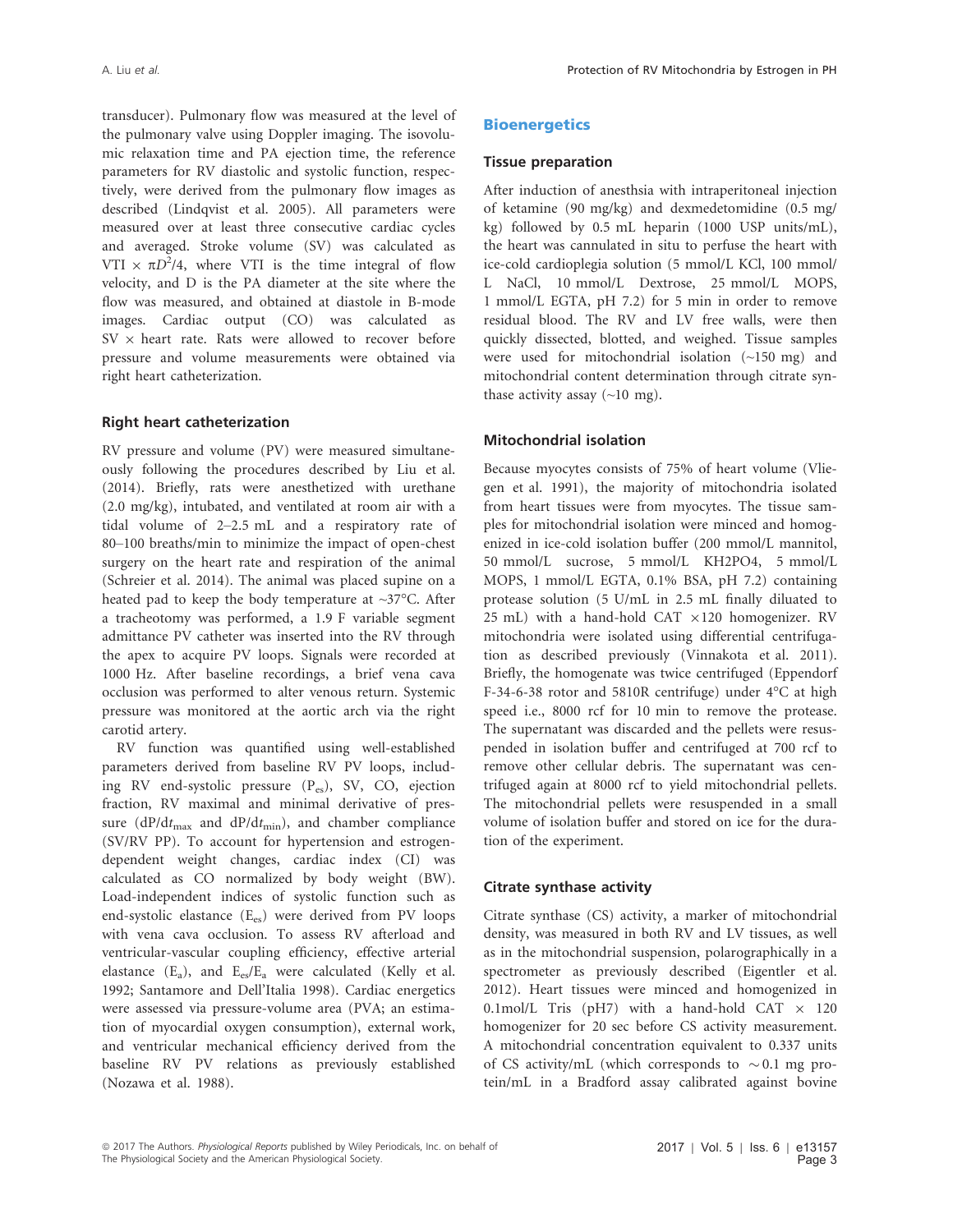serum albumin standards) was used in mitochondrial respiration.

#### Oxygraphy

Oxygen consumption was measured at 37°C using high resolution Oroboros oxygraphy (Oxygraph 2K, Oroboros Instruments, Innsbruck, Austria), as described in (Vinnakota et al. 2016). Briefly, respiration was measured in respiration buffer (107.5 mmol/L KCl, 5 mmol/L K2HPO4, 50 mmol/L MOPS, 1 mmol/L EGTA, 1.5 mmol/L MgCl2, and 0.1% w/w BSA essentially fatty acid free) pH to 7.2 at 37°C. The amount of mitochondria used was determined by their CS activity (337 milliunits CS per ml of respiration buffer in the oxygraph chamber – 2 mL total).

The following respiratory parameters were measured in order: (Abe et al. 2010) Basal respiratory rate  $(V_0)$ , respiratory rate  $(V_{sub})$  after addition of substrates (State 2 respiration); and maximal respiratory rate  $(V_{\text{max}})$  after addition of ADP 500  $\mu$ mol/L final (state 3 respiration). The functional integrity of the mitochondria was assessed by the respiratory control index defined here as  $V_{\text{max}}/$  $V_{sub}(state \; 3/state \; 2 \; respiration).$  Two combinations of substrates were used: 1 mmol/L malate and 5 mmol/L pyruvate or 20  $\mu$ mol/L palmitoyl-L-carnitine.

The P/O ratio, the ratio of rate of ATP synthesis to rate of oxygen atom consumption, was determined for respiration using carbohydrate and fatty acid substrates. Briefly, 674 milli-units CS equivalent of mitochondria suspension and substrates (2 mmol/L malate and 350  $\mu$ mol/L pyruvate, or 2 mmol/L malate and 20  $\mu$ mol/L palmitoyl-L-carnitine) were sequentially added into 2 mL of respiration buffer as described above. After 2 min of incubation to establish an energized mitochondrial state 2, as solution of 250  $\mu$ mol/L ADP was infused into the oxygraphic media at a rate of 0.026 *ul/s* for 380 sec. The P/O ratio was determined as the ratio between the rate of ADP infusion and the measured rate of oxygen atom consumed.

#### Protein immunoblotting

Right ventricular tissues were homogenized and lysed in RIPA buffer (25 mmol/L Tris•HCl pH 7.6, 150 mmol/L NaCl, 1% NP-40, 1% sodium deoxycholate, 0.1% SDS) plus 1:100 HALT protease and phosphatase inhibitor cocktail (Thermo Scientific, Rockford, IL). Equal amounts of protein for each sample were separated by SDS-PAGE, transferred onto a nitrocellulose membrane, and immunoblotted. Anti-PGC1-a primary antibody (Santa Cruz Biotechnology, Santa Cruz, CA) was used at a dilution of 1:500. Anti-Actin primary antibody (Santa Cruz Biotechnology, Santa Cruz, CA) was used as a loading control. Bands were visualized with ECL Western blotting substrate (Thermo Scientific, Rockford, IL). Band intensity was quantitated using NIH ImageJ software.

#### Statistical analysis

All results are presented as mean  $\pm$  standard error. The significance of the changes in RV function and bioenergetics with estrogen treatment and SuHx exposure was assessed with two-way analysis of variance (estrogen vs. placebo and SuHx vs. control) followed with Tukey multiple comparisons at a significance level of 0.05. Statistical analysis was performed using R software (Foundation for statistical computing, version 2.5.1).

# **Results**

#### Estrogen attenuated RV structural remodeling in rats with PH

As estrogen significantly influenced the body size and weight of the animals (Table 1), normalized right ventricular remodeling indices (RV/BW, RV/LVS and RV/TL) were used to assess RV hypertrophy. All these measures significantly increased in the placebo-treated SuHx group, indicative of RV hypertrophy in PH. Estrogen treatment attenuated the increase in RV/LVS and RV/TL in the SuHx group. Consistent with this result, the RV wall thickness measured using echocardiography significantly increased in the placebo-treated SuHx group, but not in the estrogen-treated SuHx group (Table 2).

#### Estrogen protected RV function and mechanical efficiency in rats with PH

SuHx significantly increased pulmonary Pes in rats (Table 3), indicating successful creation of PH.  $E_a$ , an index for RV afterload, significantly increased in both placebo- and estrogen-treated SuHx rats to a similar level (Fig. 1). However, RV E<sub>es</sub>, an index for load-independent ventricular contractility, did not increase with  $E_a$  in the placebo-treated SuHx group, resulting in a significant reduction of ventricular-vascular coupling efficiency (Ees/  $E_a$ ). As estrogen treatment tended to improve RV contractility (although no statistical significance was detected), the ventricular-vascular coupling efficiency was maintained in the estrogen-treated SuHx group. While neither SV nor CO was affected by SuHx exposure or estrogen treatment, CI was higher in the estrogen-treated rats compared to the placebo-treated rats (Table 3). SV/ RV PP, an index for ventricular compliance, decreased in both placebo- and estrogen-treated SuHx groups,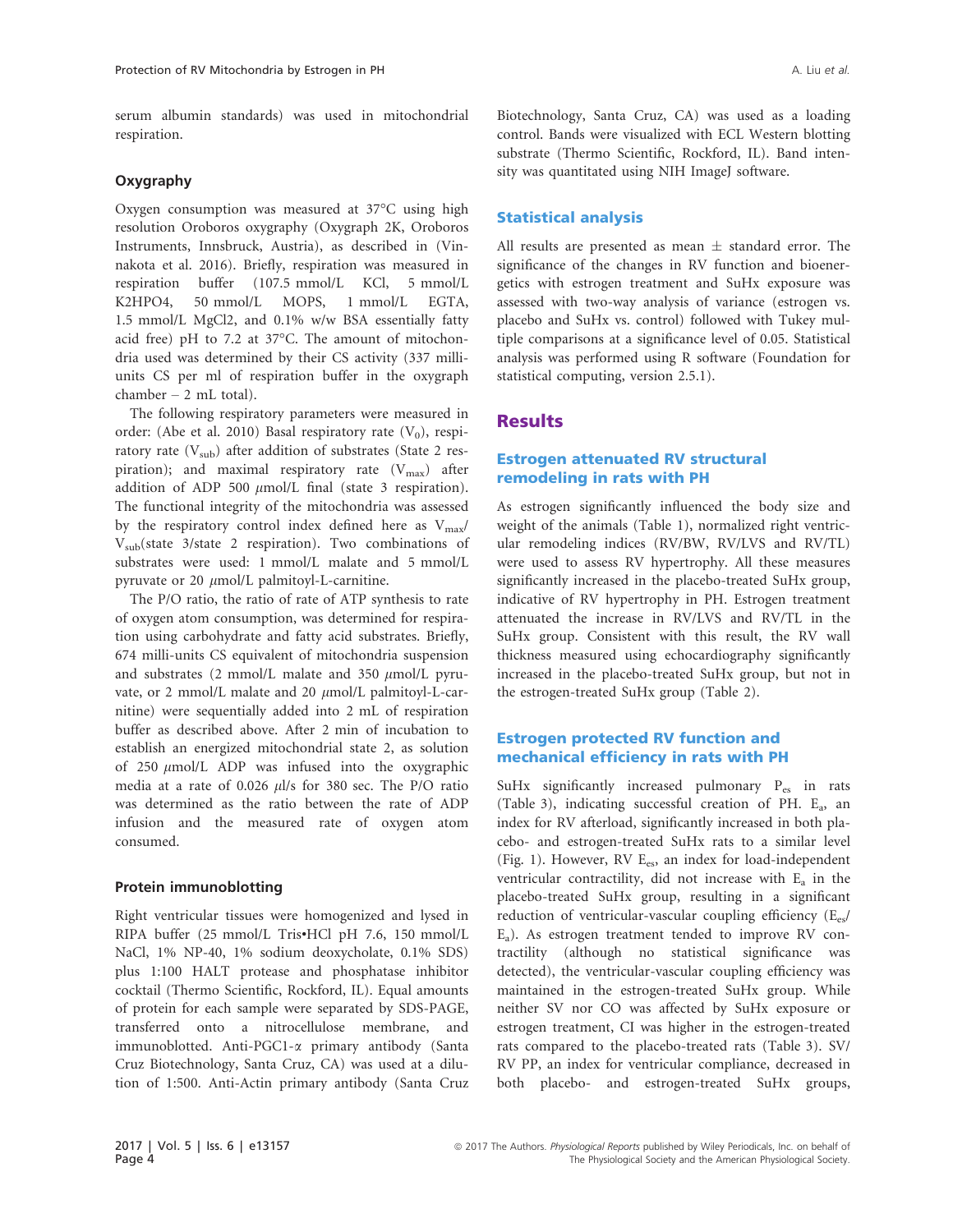| <b>Table 1.</b> Doug weight and morphological parameters of hight and left ventures. |                   |                       |                   |                              |  |  |  |
|--------------------------------------------------------------------------------------|-------------------|-----------------------|-------------------|------------------------------|--|--|--|
|                                                                                      | Control Placebo   | Control Estrogen      | SuHx Placebo      | SuHx Estrogen                |  |  |  |
| BW, q                                                                                | $335.3 \pm 6.5$   | $219.0 \pm 10.1^{\#}$ | $326.2 \pm 5.8$   | $212.2 + 9.7^{\#}$           |  |  |  |
| RV, mg                                                                               | $172.4 \pm 4.5$   | $148.9 \pm 6.2$       | $284.7 \pm 22.4*$ | $167.6 \pm 6.5$ #            |  |  |  |
| LVS, mg                                                                              | $684.5 \pm 16.0$  | $544.5 + 23.7^{\#}$   | $746.5 + 30.7$    | $546.4 + 21.0^{\text{\#}}$   |  |  |  |
| TL, mm                                                                               | $40.0 \pm 0.4$    | $34.5 \pm 1.2^{\#}$   | $39.9 + 0.3$      | $35.8 \pm 0.6^{\#}$          |  |  |  |
| RV/BW, mg/g                                                                          | $0.52 \pm 0.01$   | $0.67 \pm 0.02$       | $0.87 \pm 0.07*$  | $0.82 \pm 0.05$              |  |  |  |
| LVS/BW, mg/g                                                                         | $2.05 \pm 0.04$   | $2.44 \pm 0.06^{\#}$  | $2.29 \pm 0.09$   | $2.63 \pm 0.09$ <sup>#</sup> |  |  |  |
| RV/LVS, mg/mg                                                                        | $0.252 \pm 0.004$ | $0.28 \pm 0.01$       | $0.38 \pm 0.02*$  | $0.31 \pm 0.02$ <sup>#</sup> |  |  |  |
| RV/TL, mg/mm                                                                         | $4.3 \pm 0.1$     | $4.2 \pm 0.2$         | $7.1 \pm 0.5*$    | $4.7 \pm 0.2$ <sup>#</sup>   |  |  |  |

Table 1. Body weight and morphological parameters of right and left ventricles

Data = mean  $\pm$  SE. BW, body weight; RV, right ventricle; LVS, left ventricle plus septum; TL, tibia bone length.

 $P < 0.05$  versus Control;

 $^{#}P$  < 0.05 versus Placebo.  $n = 10-11$  in all groups.

Table 2. Morphological and hemodynamic parameters measured using echocardiography in live rats.

|               | Control Placebo  | Control Estrogen      | SuHx Placebo     | SuHx_Estrogen    |  |
|---------------|------------------|-----------------------|------------------|------------------|--|
| $h, \, mm$    | $0.62 \pm 0.06$  | $0.61 \pm 0.05$       | $0.86 \pm 0.04*$ | $0.76 \pm 0.03$  |  |
| SV, $\mu L$   | $214.7 \pm 9.8$  | $184.8 \pm 12.8$      | $208.0 \pm 10.1$ | $176.2 \pm 12.2$ |  |
| CO, mL/min    | $71.5 \pm 3.9$   | $63.9 \pm 4.9$        | $69.3 \pm 4.6$   | $60.7 \pm 5.5$   |  |
| CI, mL/min/kg | $213.6 \pm 10.4$ | $311.0 \pm 23.7^{\#}$ | $212.3 \pm 12.7$ | $288.0 \pm 20.3$ |  |
| IVRT, ms      | $29.4 \pm 1.2$   | $24.1 \pm 1.6$        | $34.7 \pm 1.7$   | $29.7 \pm 1.7*$  |  |
| ET, ms        | $77.2 \pm 2.9$   | $68.2 \pm 2.4$        | $67.6 \pm 1.5$   | 54.8 $\pm$ 4.9*  |  |

Data = mean ± SE. h, ventricular wall thickness; SV, stroke volume; CO, cardiac output; CI, cardiac index; IVRT, isovolumic relaxation time; ET, ejection time.

 $*P < 0.05$  versus Control;<br> $*P < 0.05$  versus Placebo

 $^{#}P$  < 0.05 versus Placebo.  $n = 7$ –10 in all groups.

Table 3. Hemodynamic parameters measured using right heart catheterization in live rats.

|                                 | Control Placebo  | Control Estrogen            | SuHx Placebo     | SuHx Estrogen                 |
|---------------------------------|------------------|-----------------------------|------------------|-------------------------------|
| sys $P_s$ , mmHq                | $112.8 \pm 6.9$  | $110.4 \pm 6.0$             | $132.6 \pm 5.1$  | $119 \pm 6$                   |
| $P_{\text{es}}$ , mmHg          | $24.2 \pm 1.1$   | $24.7 \pm 1.4$              | $45.6 \pm 5.6^*$ | $40.6 \pm 3.7*$               |
| $dP/dt$ <sub>max</sub> , mmHg/s | $2719 \pm 168$   | $2385 + 219$                | $4066 \pm 262*$  | $3273 + 310$                  |
| $dP/dt$ <sub>min</sub> , mmHq/s | $-2064 \pm 137$  | $-1857 + 196$               | $-3426 \pm 290*$ | $-2664 + 460$                 |
| EF, %                           | $56 \pm 3$       | $63 \pm 3$                  | $54 \pm 3$       | $52 \pm 5$                    |
| HR, bpm                         | $350 \pm 10$     | $329 \pm 18.7$              | $341 \pm 13$     | $338 \pm 17$                  |
| SV, $\mu L$                     | $283.5 \pm 15.5$ | $245.6 \pm 17.3$            | $246.8 \pm 14.6$ | $226.5 \pm 16.2$              |
| CO, mL/min                      | $98.7 + 4.9$     | $80.5 \pm 7.0$              | $83.2 \pm 3.8$   | $76.2 \pm 6.1$                |
| CI, mL/min/kg                   | $293.3 \pm 14.0$ | $380.9 + 26.5$ <sup>#</sup> | $252.4 \pm 8.6$  | $360.9 \pm 22.8$ <sup>#</sup> |
| SV/RV PP, $\mu$ L/mmHg          | $13.3 \pm 1.0$   | $11.8 \pm 1.0$              | $6.3 \pm 0.5^*$  | $6.4 \pm 0.7*$                |
| $H_{ct}$ , %                    | $49 \pm 1$       | 42 $\pm$ 1 <sup>#</sup>     | $48 \pm 1$       | $41 \pm 2$                    |

Data = mean  $\pm$  SE. sys P<sub>s</sub>, peak systemic pressure; P<sub>es</sub>, end-systolic pulmonary pressure; dP/dt <sub>max</sub> and dP/dt <sub>min</sub>, maximal and minimal pressure gradient; HR, heart rate; SV, stroke volume; CO, cardiac output; CI, cardiac index; SV/RV PP, ventricular compliance; Hct, hematocrit.  $*P < 0.05$  versus Control;<br> $*P < 0.05$  versus Placebo

 $*P$  < 0.05 versus Placebo.  $n = 9-11$  in all groups.

indicative of stiffer RV in PH. The increase in ventricular stiffness is consistent with an increase in the isovolumic relaxation time, an echocardiographic measure of RV diastolic dysfunction (Table 2).

The total mechanical energy generated by ventricular contraction represented by PVA significantly increased in both SuHx groups (Fig. 2A). The effective energy output (EW) significantly increased in the estrogen-treated SuHx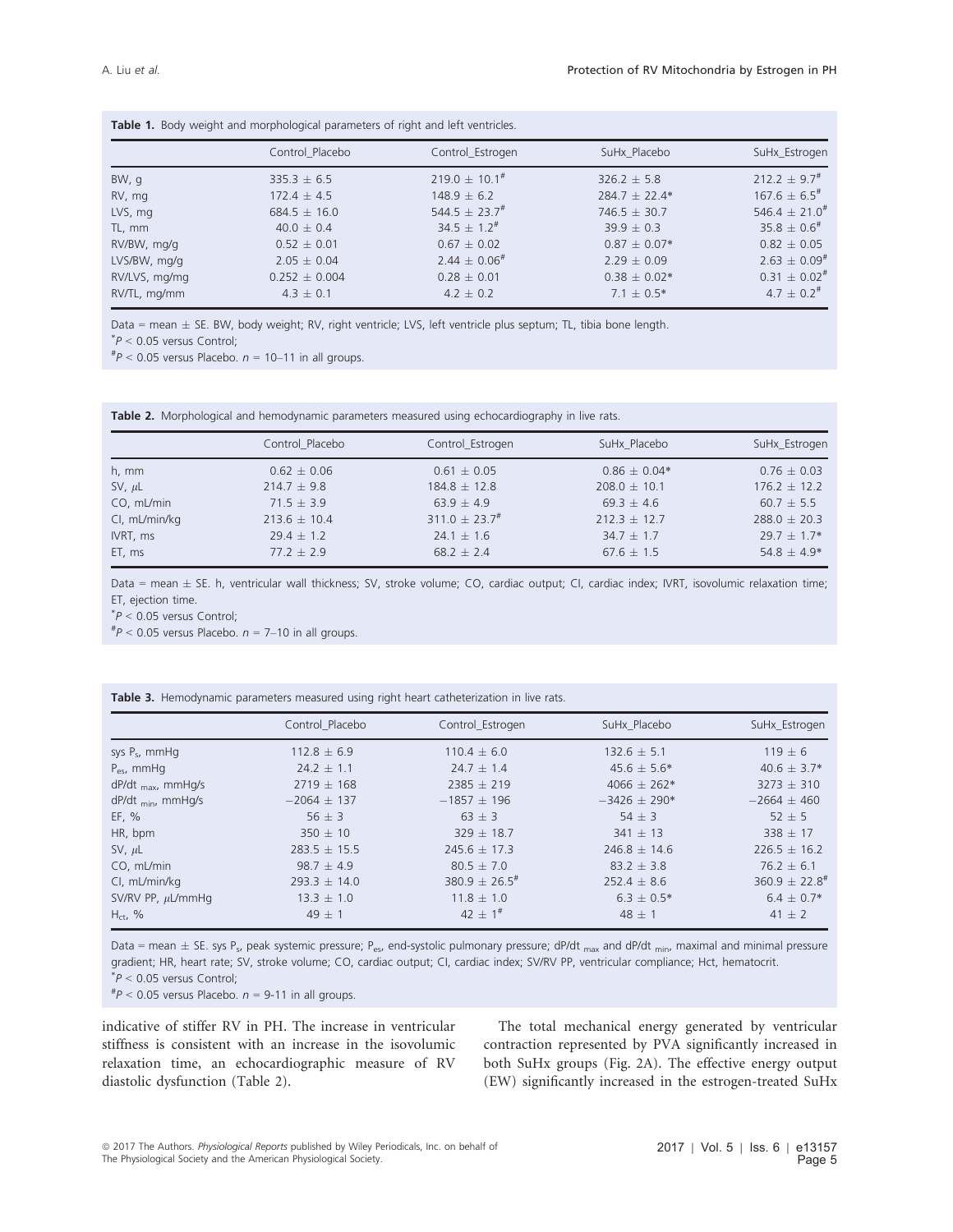

Figure 1. Estrogen protects right ventricular-vascular coupling in SuHx-induced PH. (A) Arterial elastance, E<sub>a</sub>; (B) end-systolic elastance, E<sub>es</sub>; and (C) ventricular-vascular coupling efficiency, E<sub>es</sub>/E<sub>a</sub>. \*, P < 0.05 versus Control, #, P < 0.05 versus Placebo. n = 9-11 in all groups.



Figure 2. Estrogen protects RV mechanical efficiency in SuHx-induced PH. (A) pressure-volume area, PVA; (B) External work, EW; and (C) mechanical efficiency, EW/PVA. \*,  $P < 0.05$  versus Control, #,  $P < 0.05$  versus Placebo.  $n = 9-11$  in all groups.

group but did not change in the placebo-treated SuHx group (Fig. 2B). As a result, the cardiac mechanical efficiency (EW/PVA) decreased in the placebo-treated SuHx group, whereas mechanical efficiency was preserved in the estrogen-treated SuHx group (Fig. 2C).

#### Estrogen protected RV metabolic remodeling in rats with PH

The total CS activity of the entire RV was significantly higher in the placebo-treated SuHx group than in the control and estrogen-treated SuHx groups (Fig. 3A), due primarily to the fact that the total mass of RV tissue was significantly elevated in this group compared to the others. However, CS activity measured per unit mass of RV tissue was significantly lower in the placebo-treated SuHx group, suggesting a decrease in mitochondrial density. Estrogen treatment attenuated the decrease in the normalized CS activity and thus acted to maintain the mitochondrial density in PH (Fig. 3B). CS activity in LV did not change with either SuHx or estrogen treatment (Fig. 3C). The RCR, a measure of mitochondrial coupling, and  $V_{\text{max}}$ , a measure of mitochondrial respiration capacity, tended to be lower in both pyruvate and palmitoyl-L-carnitine as the substrate in the placebo-treated SuHx group compared to the control (Fig. 4A–D). Estrogen treatment attenuated the decrease in RCR and  $V_{\text{max}}$ , suggesting that estrogen protected against damage to the

quality and respiration capability of RV mitochondria in PH. Respiration capacity of RV tissue, defined as  $V_{\text{max}}$ multiplied by the CS activity per unit mass of RV, followed the same trend as the mitochondrial respiration capacity (Fig. 4E and F). The P/O ratio, a measure of mitochondrial respiratory efficiency, was significantly higher in the substrate palmitoyl-L-carnitine in the placebo-treated SuHx group compared to the control group, and estrogen had limited effect on the P/O ratio in both substrates (Fig. 5).

PGC-1 $\alpha$  is known to be a key regulator of oxidative metabolism and mitochondrial function and has recently been shown to be down-regulated in the setting of SuHxinduced PH and RV failure (Gomez-Arroyo et al. 2013). Given our findings of decreased mitochondrial density and oxidative capacity in the setting of PH, which was restored by estrogen treatment, we examined the effect of estrogen treatment on PGC-1a. As demonstrated by Fig. 6, there is an over  $40\%$  decrease in PGC-1 $\alpha$  expression in the RV in the setting of PH. Estrogen treatment led to a significant increase in PGC-1 $\alpha$  expression under control conditions. Additionally, estrogen treatment led to the preservation of  $PGC-1\alpha$  levels at near control levels with PH. Consistent with our findings of estrogen's protective effects on mitochondrial density and oxidative capacity, this result indicates that increasing PGC-1 $\alpha$ levels is one mechanism by which estrogen preserves RV metabolism and function in the setting of PH.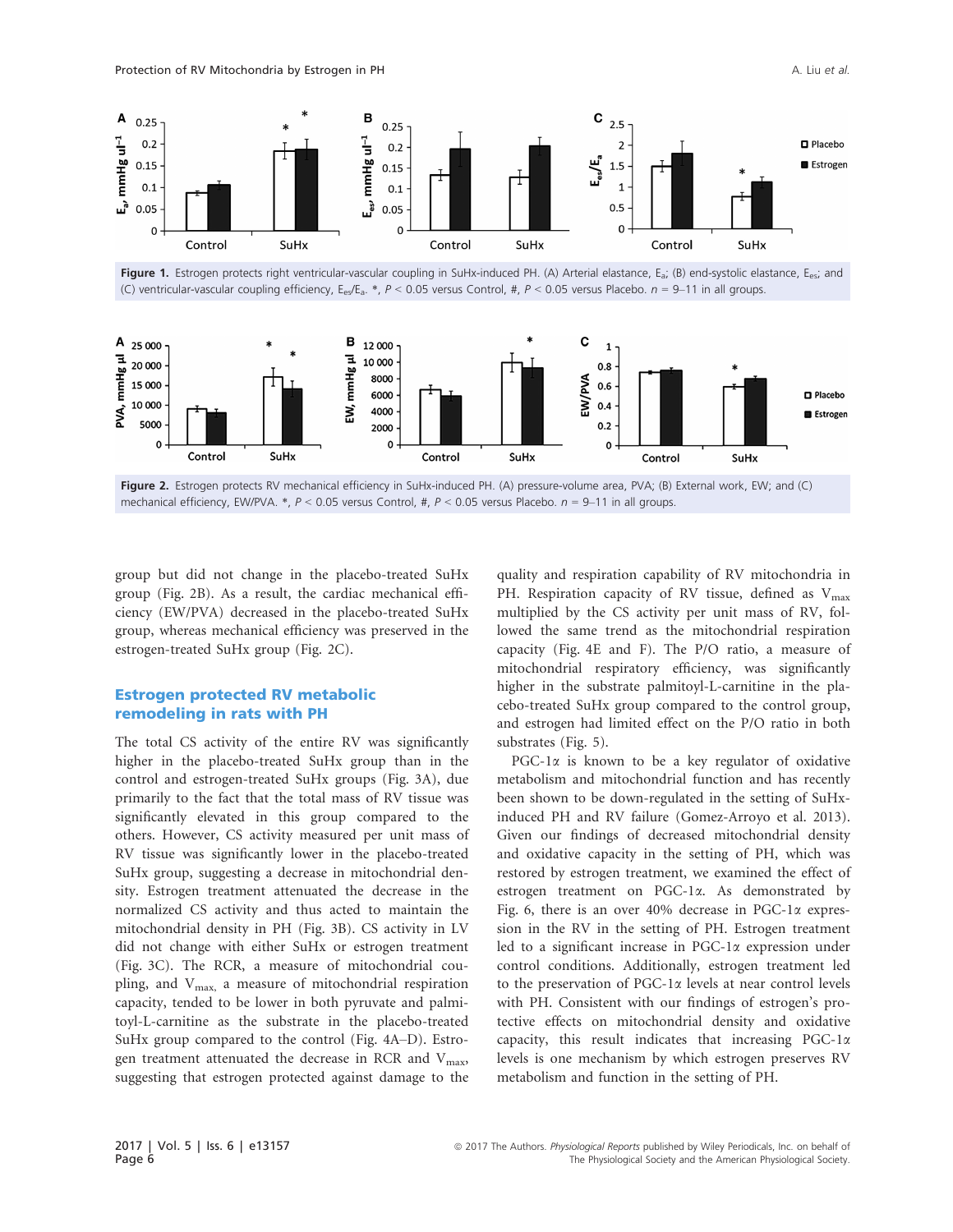A. Liu et al. Protection of RV Mitochondria by Estrogen in PH







Figure 4. Effects of estrogen on RV mitochondrial quality and oxidative capacity in SuHx-induced PH. Respiratory control ratio, RCR in substrates pyruvate (A) and palmitoyl-L-carnitine (B); Mitochondrial maximal oxygen consumption rate (V<sub>max</sub>) of state 3 in substrates pyruvate (C) and palmitoyl-L-carnitine (D); RV tissue respiration capacity in substrates pyruvate (E) and palmitoyl-L-carnitine (F).  $n = 4-6$  in all groups.

# **Discussion**

In this study, we investigated the metabolic mechanisms behind the protection of estrogen on RV function in PH. We revealed for the first time that estrogen preserved RV ventricular-vascular efficiency by enhancing RV

contractility reserve with limited effects on the afterload in a rat model of PH. We also demonstrated decreases in RV mitochondrial density and function with an increase in afterload that did not occur in the presence of estrogen. These results suggest that the protective effects of estrogen on RV function are linked to metabolism. We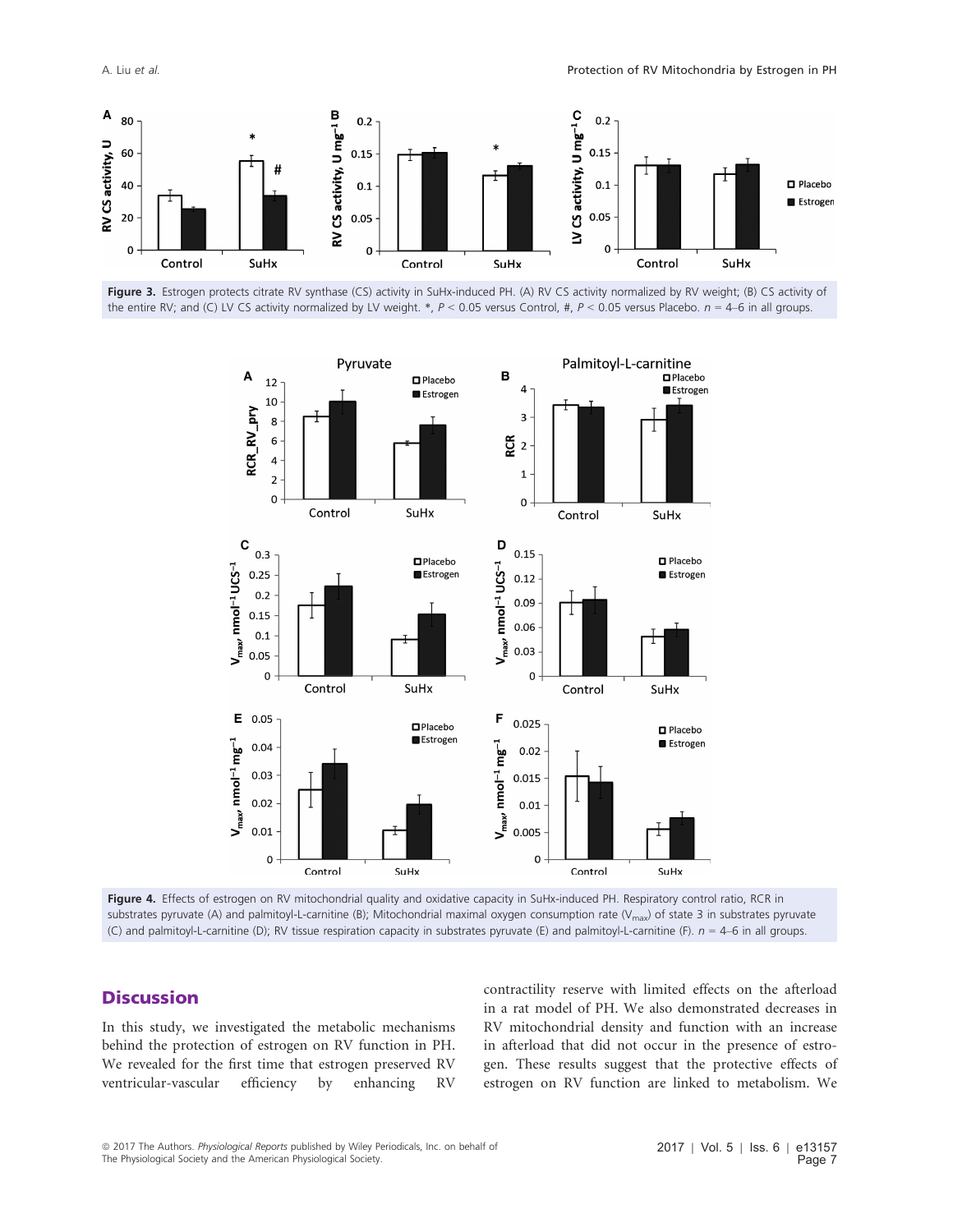

Figure 5. RV mitochondrial P/O ratio measured in pyruvate (A) and palmitoyl-L-carnitine (B). \*,  $P < 0.05$  versus Control, #,  $P < 0.05$  versus Placebo.  $n = 4-6$  in all groups.



treatment. Actin was used as a loading control. Densitometric analysis shown below.  $*, P < 0.05$  versus Control, #,  $P < 0.05$ versus Placebo.  $n = 5-6$  in all groups.

believe that our findings will contribute to an improved understanding of RV failure and more effective therapies to combat this devastating disease.

To resolve sex disparities in PH outcomes, researchers have focused on the roles of the female sex hormone estrogen in RV adaptation and demonstrated that estrogen limits RV functional and structural remodeling (Nadadur et al. 2012; Frump et al. 2015). For example, Frump and colleagues showed that estrogen repletion ameliorated SuHx-induced alterations in RV hemodynamics and protected RV exercise capacity (Frump et al.

2015). Nadadur et al. (2012) showed that estrogen therapy reversed RV remodeling and prevented RV progression to failure in rats treated with monocrotaline. While intriguing, these studies lack thorough mechanical measurements of RV function and the interaction between the RV and pulmonary vascular bed, which makes it difficult to evaluate whether estrogen improves RV performance through direct (i.e., enhancing myocardial contraction) or indirect (i.e., attenuating pulmonary vascular remodeling) means. Using PV loops from RV catheterization in live mice, we previously revealed that estrogen has a direct inotropic effect on the RV and also attenuates the increase in RV afterload in an early, mild stage of PH (Liu et al. 2014). However, as PH progresses, the mechanisms of estrogenic protection on the RV may evolve. In this study, using a well-established model of a late, severe stage of PH in rats, we revealed for the first time that estrogen enhanced RV contractility with limited effects on RV afterload, resulting in preserved ventricularvascular coupling efficiency. Estrogen enhanced CI and Ees in both control and diseased animals compared to the placebo-treated animals, similar to the previous findings (Frump et al. 2015; Lahm et al. 2016), indicating that estrogen mediates superior adaption of RV function to PH. Interestingly, this enhancement in RV function did not result in additional energy demands because estrogen preserved mechanical efficiency.

It is also worth noting that the SuHx exposure in our study did not create the same level of severity as previously reported (de Raaf et al. 2014; Toba et al. 2014; Frump et al. 2015), which can be attributed to different SuHx/Normoxia protocols, different dosage of Sugen, and different strains or colonies of rats. It has been reported that SuHx-induced increase in RV systolic pressure regressed after the rats returned to normoxia (de Raaf et al. 2014). Variation in the strains of rats, even between colonies of the same strain has a remarkable influence on the response to SuHx (Jiang et al. 2016). In this study,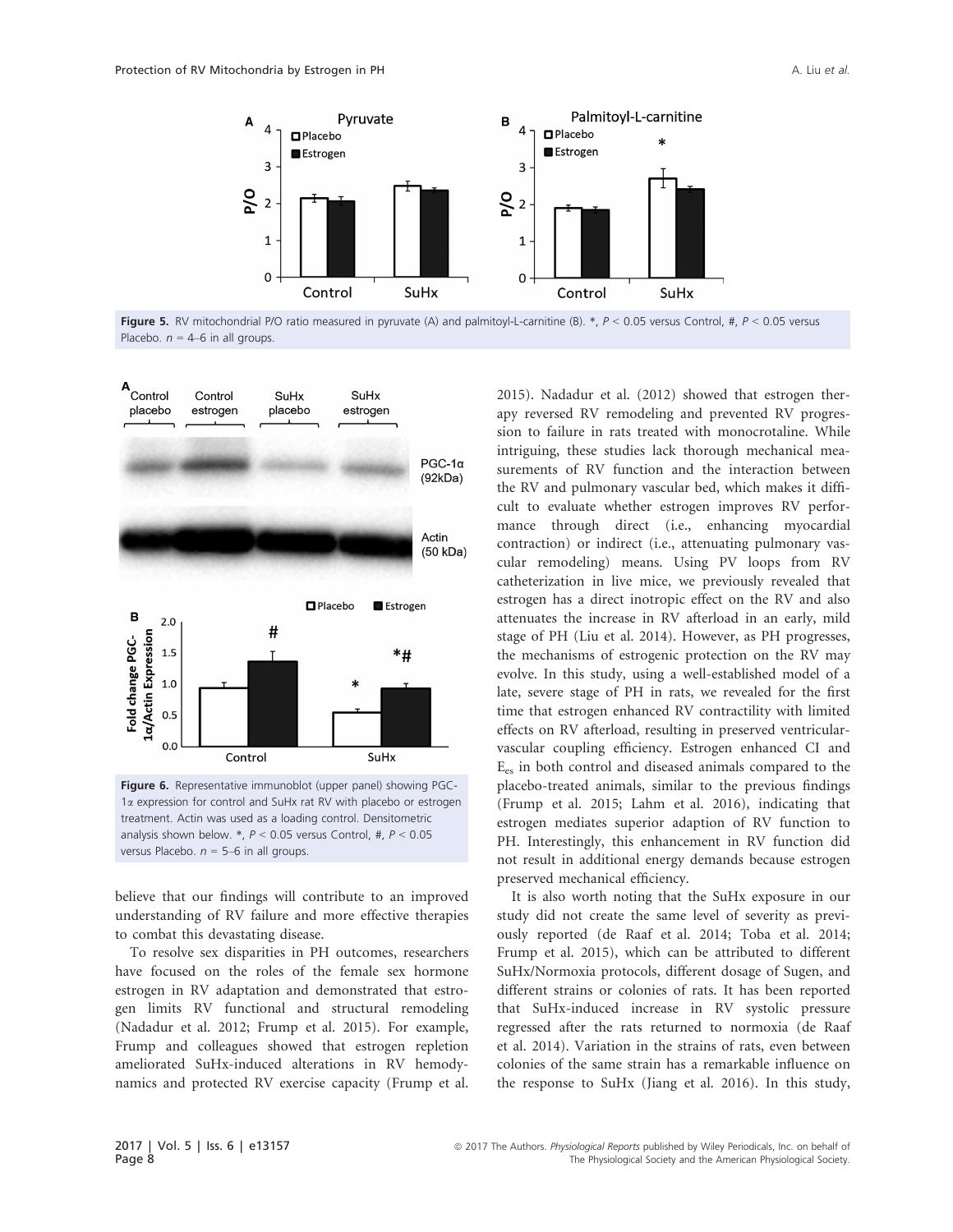the prolonged exposure to normoxia and the rat colony likely explain the less severe phenotype of PH compared to the other studies. Despite the fact that no animals exhibited overt RV failure (i.e., CO and EF were preserved in all animals), the decrease in ventricular-vascular coupling efficiency in the placebo-treated diseased animals suggests a transition of RV function from a compensated state to a decompensated state (Wang et al. 2013).

Cardiac mitochondria are the powerhouse of the heart; and mitochondrial abnormalities play a pivotal role in the development of heart failure (Bayeva et al. 2013). In the hypertrophied and failing RV secondary to PH, earlier studies identified mitochondrial hyperpolarization (Nagendran et al. 2008), increased reactive oxygen species (ROS) production (Redout et al. 2007), mitochondrial structural and functional abnormalities (Nouette-Gaulain et al. 2005; Gomez-Arroyo et al. 2013), and a metabolic shift from fatty acid oxidation to glycolysis (Piao et al. 2010b). Drugs targeting some of these mitochondrial derangements have been shown to improve RV function (Mouchaers et al. 2009; Piao et al. 2010a; Dumas Roque La et al. 2012), which links RV metabolic remodeling and mechanical function in PH. In this study, we sought to reveal the mitochondrial basis of estrogenic protection on RV adaptation to the persistently increased afterload in PH. Similar to a previous study in male rats (Gomez-Arroyo et al. 2013), we found that in estrogen-deficient (OVX) female rats, mitochondrial volume density in RV but not in LV decreased while the total number of mitochondria in RV increased, indicating that the rate of mitochondria biogenesis could not keep pace with the rate of tissue growth in response to increased afterload. This decrease in mitochondria volume density was paralleled by the reduced expression of PGC-1a, the master regulator of mitochondrial biogenesis (Scarpulla 2011), suggesting that the decreased mitochondrial density was a result of the defects in the translational pathway in mitochondria biogenesis. Moreover, we found that estrogen repletion preserved RV PGC-1a and mitochondrial content. This finding is profound because animal studies on LV failure suggest that impaired mitochondrial biogenesis due to down-regulation of PGC-1a transcriptional pathway is integral to mitochondrial dysfunction (Ventura-Clapier et al. 2008). The preservation of mitochondrial biogenesis underlies the protective effects of estrogen on RV function and provides a mechanistic basis for estrogen as a novel RV-specific therapy in PH. The abilities of estrogen to preserve mitochondrial biogenesis and PGC-1 $\alpha$  expression have been also documented in the trauma-hemorrhage mouse heart model (Hsieh et al. 2005, 2006a).

Besides reduced mitochondrial density, mitochondrial quality measured with RCR and ADP-stimulated

oxidation capability tended to be depressed in the hypertrophied RV. The low RCR, a quality measure for mitochondrial preparation, in the placebo-treated SuHx rats implies that either the RV mitochondria in these animals were damaged or prone to be damaged even though the isolation procedures for all the animals were the same. This finding is consistent with the observations of abnormalities in ultrastructure of RV mitochondria and ROSinduced mtDNA damage in the dysfunctional RV tissues in male rats with SuHx-induced severe PH (Gomez-Arroyo et al. 2013). The reduction of mitochondrial oxygen consumption rate in RV myocytes was also reported in monocrotaline-induced RV dysfunction, and the reduction of mitochondrial oxidative capacity was inversely related to the decrease in the index for RV function measured with echocardiography (Daicho et al. 2009). Our finding that estrogen attenuated the alterations in mitochondria quality and oxidation capacity further supports the involvement of mitochondria in the estrogenic protection of RV function. In the PH-induced failing RV, failure is associated with increased ROS production (Redout et al. 2007), which is known to cause mitochondrial structural and functional damage. The antioxidant properties of estrogen may protect myocardial mitochondria against oxidative damage (Persky et al. 2000; Borras et al. 2010).

Surprisingly, the P/O ratio, an index for respiration efficiency, increased in the substrate palmitoyl-L-carnitine in the placebo-treated SuHx rats, indicating lower oxygen consumption per unit of ADP provided in fatty acid oxidation and estrogen had limited effects on the P/O ratio. The P/O ratio in the substrate pyruvate followed a similar trend. The SuHx-induced increase in respiration efficiency is opposite to the finding by Drake et al. (2013), who showed that P/O ratio was reduced in male SuHx rats. We speculate that the different findings in the P/O ratio are attributable to different stages of RV dysfunction and/ or sex differences in mitochondrial accommodation to pressure-overload (Witt et al. 2008). The increase in efficiency of oxygen consumption likely represents another compensatory mechanism besides the metabolic switch to meet the increasing energy demand.

#### Limitations

We used different cohorts of animals to conduct the mechanical and metabolism studies to preserve tissue quality for the latter. To minimize the differences between the two cohorts, we tightly controlled the animal colony, age, feed, and treatment to be the same. Also, RV mitochondria were isolated and therefore not tested in their in vivo environment, which is known to affect mitochondrial function and can be altered by RV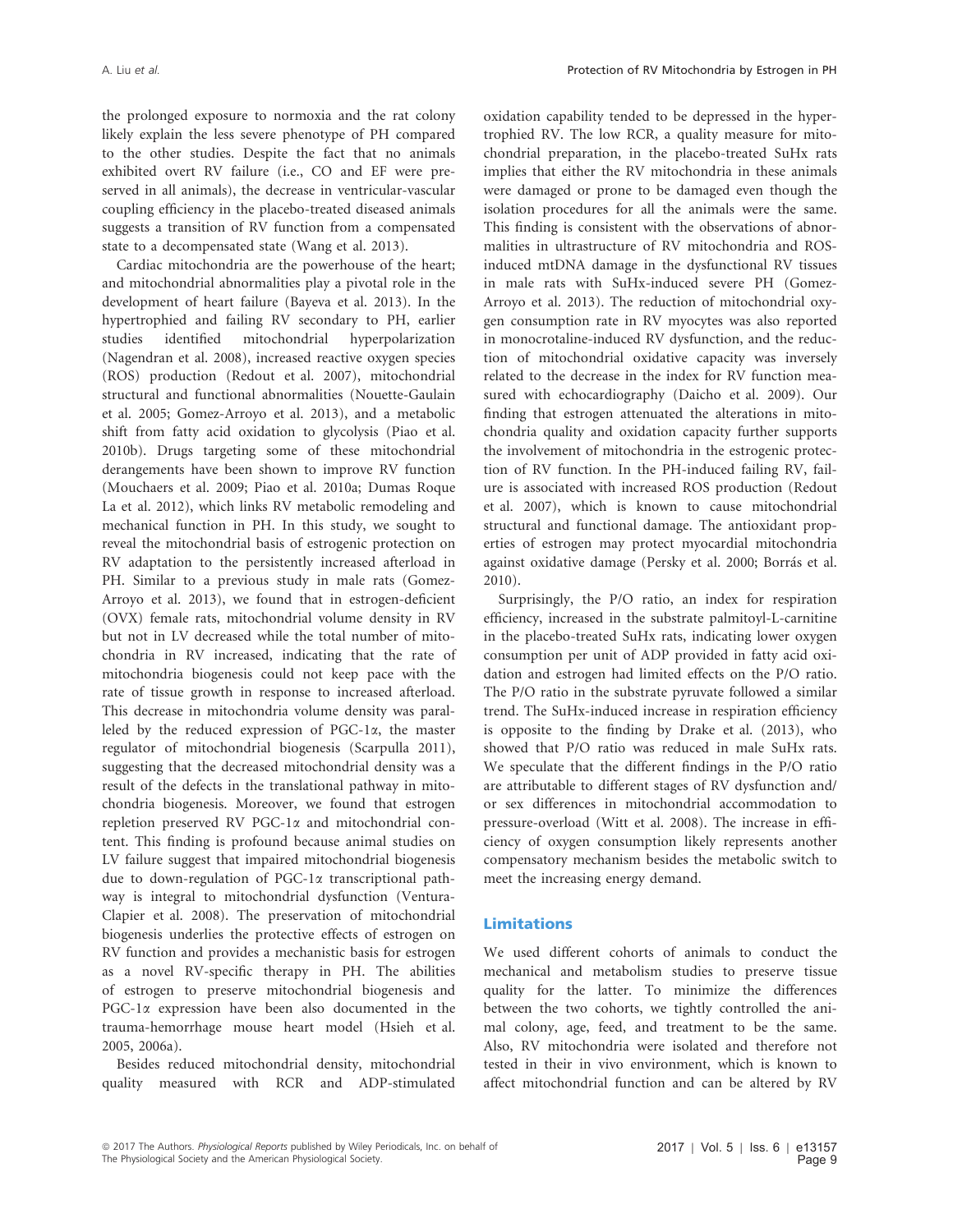remodeling (Wu et al. 2009; Ryan and Archer 2014). Since all the preparation procedures for mitochondria were kept the same for all the experimental groups, we expect the trends would hold or be further amplified in their physiological conditions. Further, our SuHx protocol did not create PH as severe as prior reports and did not create RV failure; thus, the protection of estrogen on RV function and mitochondrial remodeling were not as pronounced as would be expected in the failing RV. However, our model captured indicators of a transition from a compensated RV to a decompensated RV and suggests that mitochondrial remodeling may occur prior to RV failure.

# **Conclusions**

Despite the significance of RV function to survival in PH, there are no therapies that directly and selectively improve RV function. Motivated by the clinical observation that female patients have superior RV functional adaption in PH, we investigated the metabolic mechanisms by which estrogen offers protection to RV function in PH. Our study for the first time reveals that estrogen preserves RV mitochondrial density and tends to preserve function in PH-induced RV hypertrophy, which may underlie the estrogenic improvement of RV contractility and mechanical efficiency. If derangements in mitochondria occur early and precede the transition from RV dysfunction to failure, estrogen could be the basis of a novel RV-specific therapy for PH patients.

# Acknowledgments

We thank Carmel Assa, Bilin Loi, Gaoussou Diarra, Allison Brodbeck, and Dr. Masoumeh B. Oskouel for technical support.

# Conflict of Interest

None declared.

#### Reference

- Abe, K., M. Toba, A. Alzoubi, M. Ito, K. A. Fagan, C. D. Cool, et al. 2010. Formation of plexiform lesions in experimental severe pulmonary arterial hypertension. Circulation 121:2747–2754.
- Bayeva, M., M. Gheorghiade, and H. Ardehali. 2013. Mitochondria as a therapeutic target in heart failure. J. Am. Coll. Cardiol. 61:599–610.
- Borrás, C., J. Gambini, R. López-Grueso, F. V. Pallardó, and J. Viña. 2010. Direct antioxidant and protective effect of estradiol on isolated mitochondria. Mitochondrial Dysfunct 1802:205–211.
- Doenst, T., T. D. Nguyen, and E. D. Abel. 2013. Cardiac metabolism in heart failure implications beyond ATP production. Circ. Res. 113:709–724.
- Drake, J. I., J. Gomez-Arroyo, C. I. Dumur, D. Kraskauskas, R. Natarajan, H. J. Bogaard, et al. 2013. Chronic carvedilol treatment partially reverses the right ventricular failure transcriptional profile in experimental pulmonary hypertension. Physiol. Genomics 45:449–461.
- deDumas Roque La, E., N. Bellance, R. Rossignol, H. Begueret, M. Billaud, P. D. Santos, et al. 2012. Dehydroepiandrosterone reverses chronic hypoxia/ reoxygenation-induced right ventricular dysfunction in rats. Eur. Respir. J. 40:1420–1429.
- Eigentler, A., A. Draxl, A. Wiethüchter, A. Kuznetsov, B. Lassing, and E. Gnaiger. 2012. Laboratory protocol: citrate synthase, A mitochondrial marker enzyme. MiPNet 17:1– 11.
- Frump, A. L., K. N. Goss, A. Vayl, M. Albrecht, A. J. Fisher, R. Tursunova, et al. 2015. Estradiol improves right ventricular function in rats with severe angioproliferative pulmonary hypertension: effects of endogenous and exogenous sex hormones. Am. J. Physiol. - Lung Cell. Mol. Physiol. 308: L873–90. doi: [10.1152/ajplung.00006.2015](https://doi.org/10.1152/ajplung.00006.2015).
- Gomez-Arroyo, J., S. Mizuno, K. Szczepanek, B. V. Tassell, R. Natarajan, C. G. dos Remedios, et al. 2013. Metabolic gene remodeling and mitochondrial dysfunction in failing right ventricular hypertrophy secondary to pulmonary arterial hypertension. Circ. Heart Fail. 6:136–144.
- Hsieh, Y.-C., S. Yang, M. A. Choudhry, H.-P. Yu, L. W. 3rd Rue, K. I. Bland, et al. 2005. PGC-1 upregulation via estrogen receptors: a common mechanism of salutary effects of estrogen and flutamide on heart function after traumahemorrhage. Am. J. Physiol. Heart Circ. Physiol. 289: H2665–H2672.
- Hsieh, Y.-C., M. A. Choudhry, H.-P. Yu, T. Shimizu, S. Yang, T. Suzuki, et al. 2006a. Inhibition of cardiac PGC-1alpha expression abolishes ERbeta agonist-mediated cardioprotection following trauma-hemorrhage. FASEB J Off Publ Fed Am Soc Exp Biol 20:1109–1117.
- Hsieh, Y.-C., H.-P. Yu, T. Suzuki, M. A. Choudhry, M. G. Schwacha, K. I. Bland, et al. 2006b. Upregulation of mitochondrial respiratory complex IV by estrogen receptorbeta is critical for inhibiting mitochondrial apoptotic signaling and restoring cardiac functions following traumahemorrhage. J. Mol. Cell. Cardiol. 41:511–521.
- Humbert, M., O. Sitbon, A. Yaïci, D. Montani, D. S. O'Callaghan, X. Jaïs, et al. 2010. Survival in incident and prevalent cohorts of patients with pulmonary arterial hypertension. Eur. Respir. J. 36:549–555.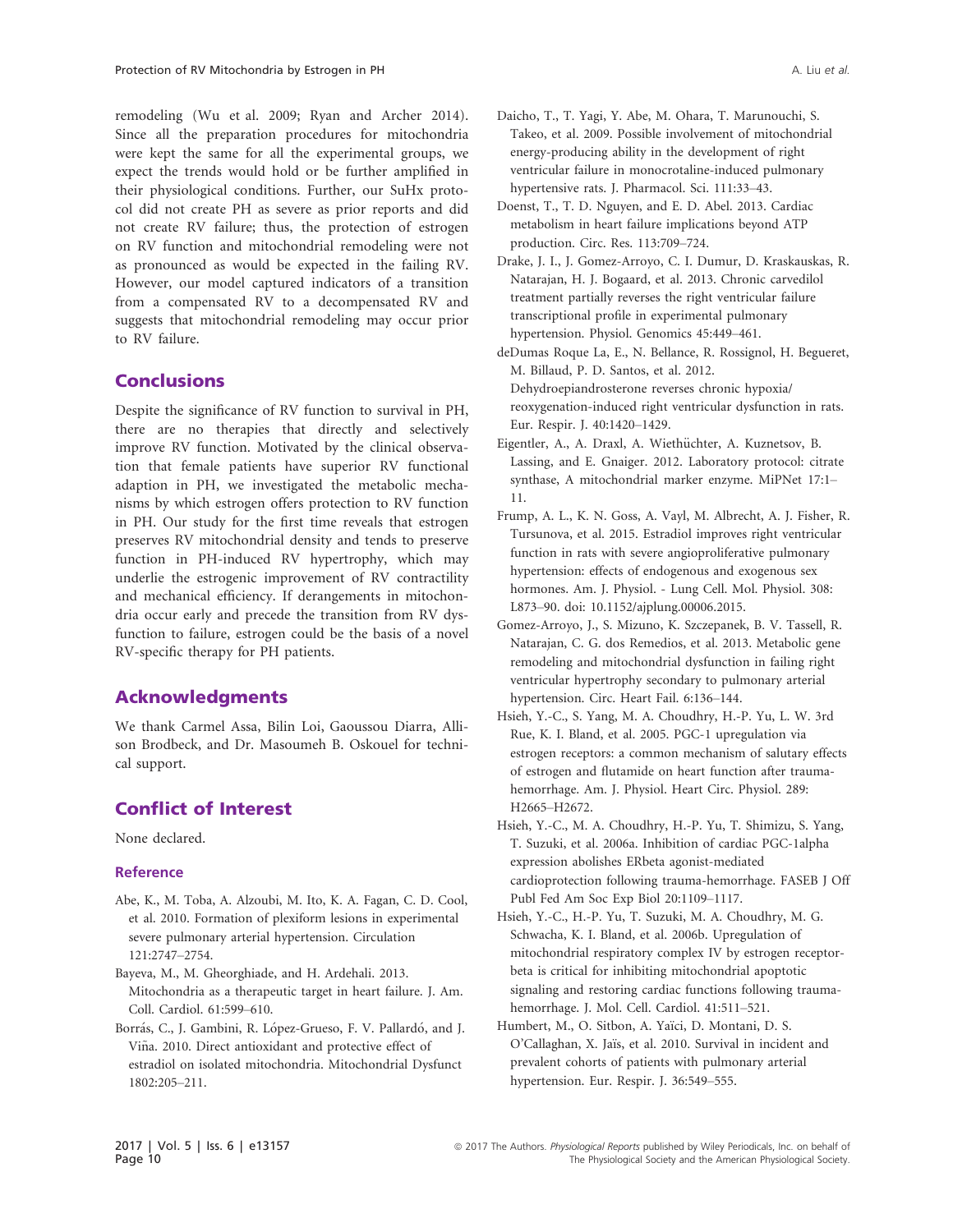Jacobs, W., devan Veerdonk M. C., P. Trip, deMan F., M. W. Heymans, J. T. Marcus, et al. 2014. The right ventricle explains sex differences in survival in idiopathic pulmonary arterial hypertension. Chest 145: 1230–1236.

Jiang, B., Y. Deng, C. Suen, M. Taha, K. R. Chaudhary, D. W. Courtman, et al. 2016. Marked strain-specific differences in the SU5416 rat model of severe pulmonary arterial hypertension. Am. J. Respir. Cell Mol. Biol. 54:461–468.

Kawut, S. M., J. A. C. Lima, R. G. Barr, H. Chahal, A. Jain, H. Tandri, et al. 2011. Sex and race differences in right ventricular structure and function: the multi-ethnic study of atherosclerosis-right ventricle study. Circulation 123:2542– 2551.

Kelly, R. P., R. Tunin, and D. A. Kass. 1992. Effect of reduced aortic compliance on cardiac efficiency and contractile function of in situ canine left ventricle. Circ. Res. 71:490– 502.

Klinge, C. M. 2008. Estrogenic control of mitochondrial function and biogenesis. J. Cell. Biochem. 105:1342–1351.

Lahm, T., M. Albrecht, A. J. Fisher, M. Selej, N. G. Patel, J. A. Brown, et al. 2012. 17 $\beta$ -Estradiol attenuates hypoxic pulmonary hypertension via estrogen receptor–mediated effects. Am. J. Respir. Crit. Care Med. 185:965–980.

Lahm, T., A. L. Frump, M. Albrecht, A. J. Fisher, T. G. Cook, T. J. Jones, et al. 2016. 17 $\beta$ -Estradiol mediates superior adaptation of right ventricular function to acute strenuous exercise in female rats with severe pulmonary hypertension. Am. J. Physiol.-Lung Cell. Mol. Physiol. 311: L375–L388.

Liang, H., and W. F. Ward. 2006. PGC-1 $\alpha$ : a key regulator of energy metabolism. Adv. Physiol. Educ. 30:145–151.

Lindqvist, P., K. Caidahl, G. Neuman-Andersen, C. Ozolins, S. Rantapaa-Dahlqvist, A. Waldenstrom, et al. 2005. Disturbed right ventricular diastolic function in patients with systemic sclerosis: a Doppler tissue imaging study. CHEST J. 128:755–763.

Liu, A., D. Schreier, L. Tian, J. C. Eickhoff, Z. Wang, T. A. Hacker, et al. 2014. Direct and indirect protection of right ventricular function by estrogen in an experimental model of pulmonary arterial hypertension. Am. J. Physiol. Heart Circ. Physiol. 307:H273–H283.

Lundgrin, E. L., M. M. Park, J. Sharp, W. W. Tang, J. D. Thomas, K. Asosingh, et al. , others. 2013. Fasting 2-deoxy-2-[18F] fluoro-D-glucose positron emission tomography to detect metabolic changes in pulmonary arterial hypertension hearts over 1 year. Ann. Am. Thorac. Soc. 10:1–9.

Markandeya, Y. S., T. Tsubouchi, T. A. Hacker, M. R. Wolff, L. Belardinelli, and R. C. Balijepalli. 2016. Inhibition of late sodium current attenuates ionic arrhythmia mechanism in ventricular myocytes expressing LaminA-N195K mutation. Heart Rhythm 13:2228–2236.

Mouchaers, K. T. B., I. Schalij, A. M. G. Versteilen, A. M. Hadi, vanNieuw Amerongen G. P., vanHinsbergh V. W. M., et al. 2009. Endothelin receptor blockade combined with

phosphodiesterase-5 inhibition increases right ventricular mitochondrial capacity in pulmonary arterial hypertension. Am. J. Physiol. - Heart Circ. Physiol. 297:H200–H207.

Nadadur, R. D., S. Umar, G. Wong, M. Eghbali, A. Iorga, H. Matori, et al. 2012. Reverse right ventricular structural and extracellular matrix remodeling by estrogen in severe pulmonary hypertension. J. Appl. Physiol. 113:149–158.

Nagendran, J., V. Gurtu, D. Z. Fu, J. R. Dyck, A. Haromy, D. B. Ross, et al. 2008. A dynamic and chamber-specific mitochondrial remodeling in right ventricular hypertrophy can be therapeutically targeted. J. Thorac. Cardiovasc. Surg. 136:168–178.

Noordegraaf, A. V., and N. Galie. 2011. The role of the right ventricle in pulmonary arterial hypertension. Eur. Respir. Rev. 20:243–253.

Nouette-Gaulain, K., M. Malgat, C. Rocher, J.-P. Savineau, R. Marthan, J.-P. Mazat, et al. 2005. Time course of differential mitochondrial energy metabolism adaptation to chronic hypoxia in right and left ventricles. Cardiovasc. Res. 66:132– 140.

Nozawa, T., Y. Yasumura, S. Futaki, N. Tanaka, M. Uenishi, and H. Suga. 1988. Efficiency of energy transfer from pressure-volume area to external mechanical work increases with contractile state and decreases with afterload in the left ventricle of the anesthetized closed-chest dog. Circulation 77:1116–1124.

Oikawa, M., Y. Kagaya, H. Otani, M. Sakuma, J. Demachi, J. Suzuki, et al. , others. 2005. Increased [18F] fluorodeoxyglucose accumulation in right ventricular free wall in patients with pulmonary hypertension and the effect of epoprostenol. J. Am. Coll. Cardiol. 45:1849–1855.

Persky, A., P. Green, L. Stubley, C. Howell, L. Zaulyanov, G. Brazeau, et al. 2000. Protective effect of estrogens against oxidative damage to heart and skeletal muscle in vivo and in vitro. Proc. Soc. Exp. Biol. Med. 223:59–66.

Piao, L., Y.-H. Fang, V. J. J. Cadete, C. Wietholt, D. Urboniene, P. T. Toth, et al. 2010a. The inhibition of pyruvate dehydrogenase kinase improves impaired cardiac function and electrical remodeling in two models of right ventricular hypertrophy: resuscitating the hibernating right ventricle. J. Mol. Med. Berl. Ger. 88:47–60.

Piao, L., G. Marsboom, and S. L. Archer. 2010b. Mitochondrial metabolic adaptation in right ventricular hypertrophy and failure. J. Mol. Med. Berl. Ger. 88:1011– 1020.

de Raaf, M. A., I. Schalij, J. Gomez-Arroyo, N. Rol, C. Happe, S. Frances, et al. 2014. SuHx rat model: partly reversible pulmonary hypertension and progressive intima obstruction. Eur. Respir. J. 44:160–168.

Redout, E. M., M. J. Wagner, M. J. Zuidwijk, C. Boer, R. J. P. Musters, C. van Hardeveld, et al. 2007. Right-ventricular failure is associated with increased mitochondrial complex II activity and production of reactive oxygen species. Cardiovasc. Res. 75:770–781.